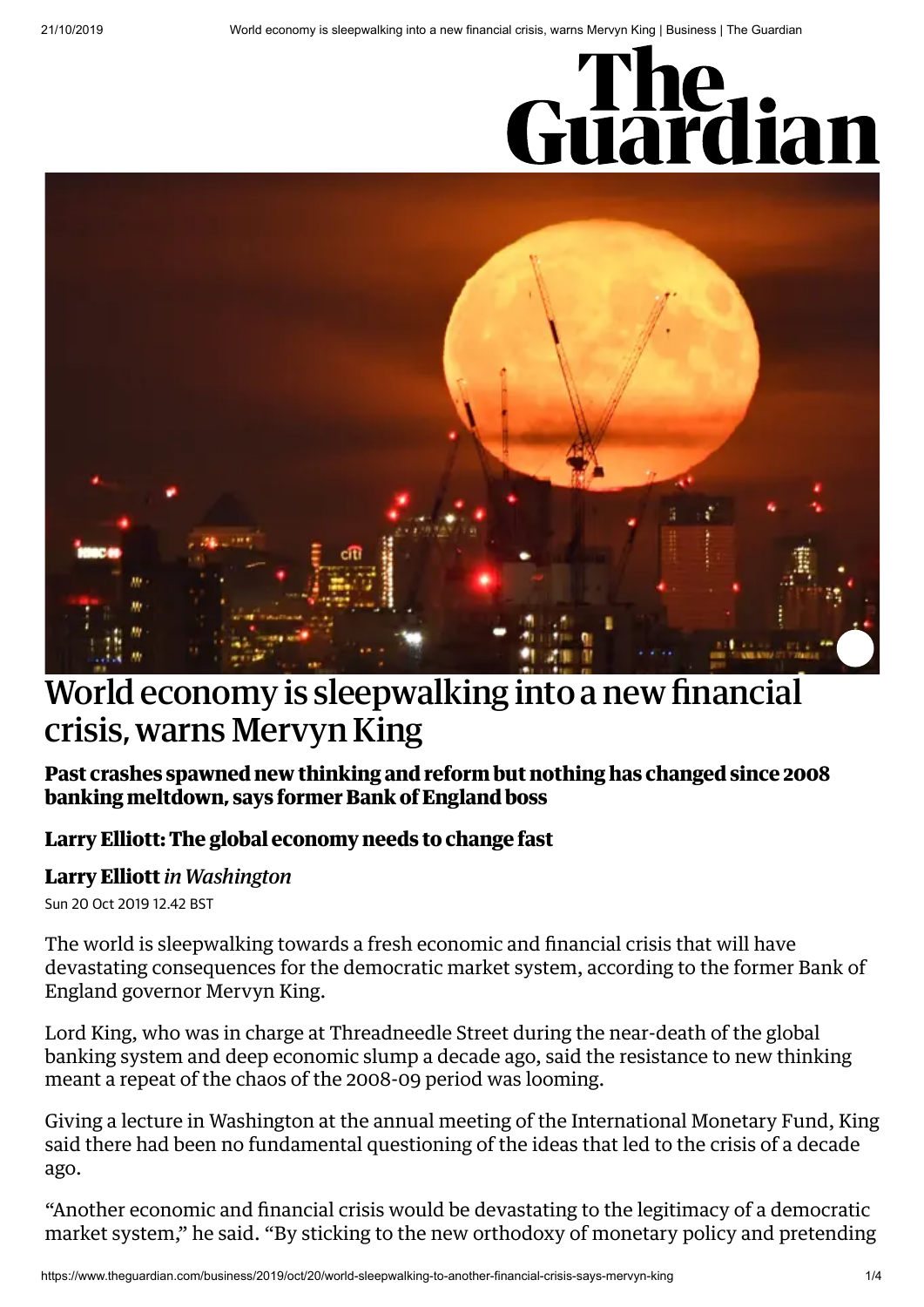21/10/2019 World economy is sleepwalking into a new financial crisis, warns Mervyn King | Business | The Guardian

that we have made the banking system safe, we are sleepwalking towards that crisis."

He added that the US would suffer a "financial [armageddon"](https://www.theguardian.com/business/federal-reserve) if its central bank – the Federal Reserve – lacked the necessary firepower to combat another episode similar to the sub-prime mortgage sell-off.

[King](https://www.theguardian.com/business/mervyn-king), Mark Carney's predecessor as Bank of England governor, said that following the Great Depression of the 1930s there had been new thinking and intellectual change.

"No one can doubt that we are once more living through a period of political turmoil. But there has been no comparable questioning of the basic ideas underpinning economic policy. That needs to change."

The former Bank governor said the economic and political climate had rarely been so fraught, citing the US-China trade war, riots in Hong Kong, problems in key emerging countries such as Argentina and Turkey, the growing tensions between France and Germany over the future direction of the euro, and the increasingly bitter political conflict in the US at a time when the willingness of the US to act as the world's policeman was disappearing.



Lord Mervyn King. Photograph: Murdo Macleod/The Guardian

"Ripples on the surface of our politics have become breaking waves as the winds of change have gained force," he said.

King said the world economy was stuck in a low growth trap and that the recovery from the slump of 2008-09 was weaker than that after the Great Depression.

"Following the Great Inflation, the Great Stability and the Great Recession, we have entered the Great Stagnation." King said that in 2013 the former US Treasury secretary Larry Summers had reintroduced the concept of secular stagnation, a permanent period of low growth in which ultra-low interest rates are ineffective: "It is surely now time to admit that we are experiencing it."

Standard models were unhelpful in two important areas of economic policy – getting the world economy out of its low growth trap, and preparing for the next financial crisis.

"Conventional wisdom attributes the stagnation largely to supply factors as the underlying growth rate of productivity appears to have fallen. But data can be interpreted only within a theory or model. And it is surprising that there has been so much resistance to the hypothesis that, not just the United States, but the world as a whole is suffering from demand-led secular stagnation."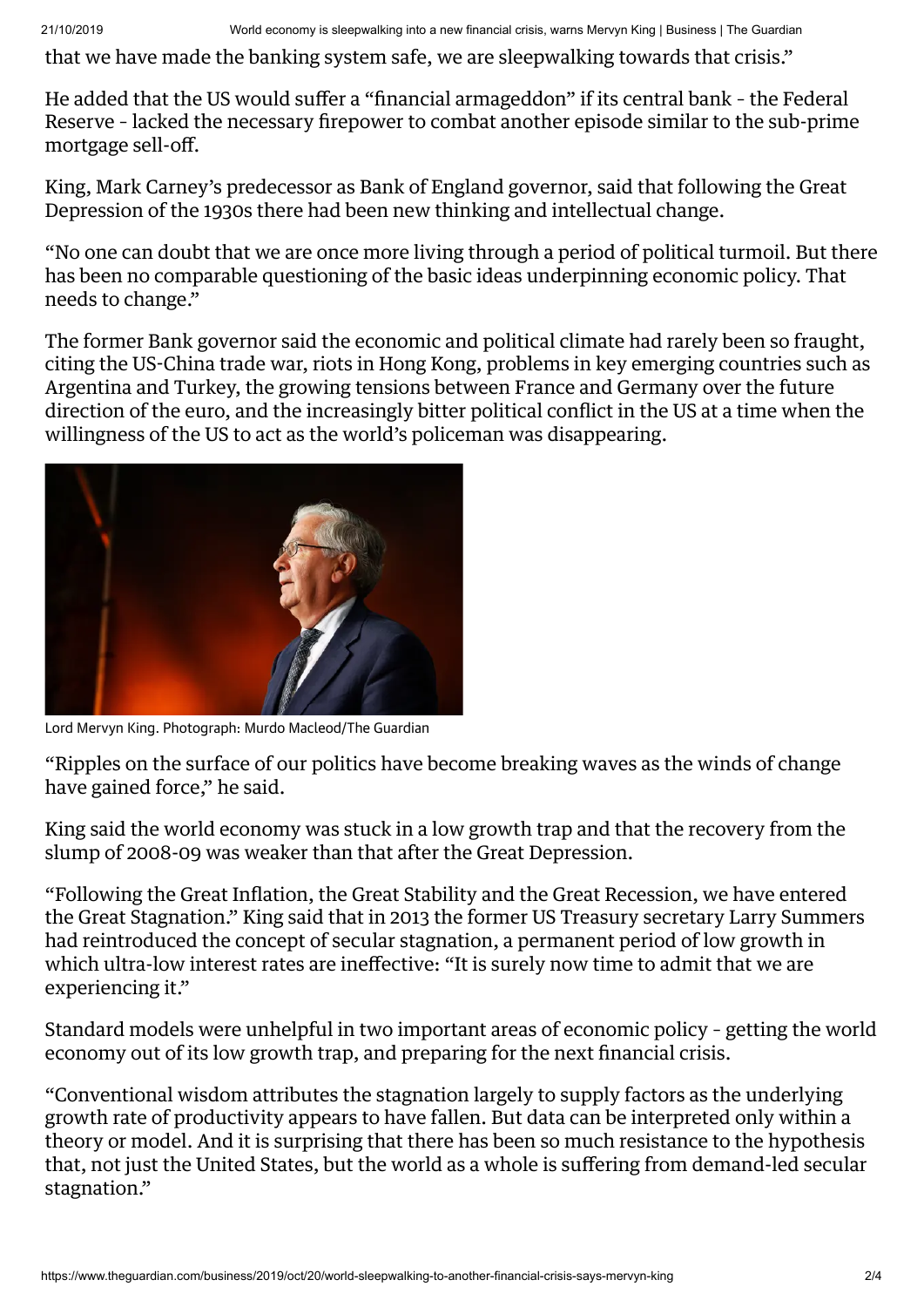King said the world entered and departed from the global financial crisis with a distorted pattern of demand and output. To escape permanently from a low growth trap involved a reallocation of resources from one component of demand to another, from one sector to another, and from one firm to another.

"There has been excess investment in some parts of the economy – the export sector in China and Germany and commercial property in other advanced economies, for example – and insufficient in others – infrastructure investment in many western countries. To bring about such a shift of resources – both capital and labour – will require a much broader set of policies than simply monetary stimulus."

He added: "It is the failure to face up to the need for action on many policy fronts that has led to the demand stagnation of the past decade. And without action to deal with the structural weaknesses of the global economy, there is a risk of another financial crisis, emanating this time not from the US banking system but from weak financial systems elsewhere."

King said it was time for the Federal Reserve and other central banks to begin talks behind closed doors with politicians to make legislators aware of how vulnerable they would be in the event of another crisis.

He said: "Congress would be confronted with a choice between financial armageddon and a suspension of some of the rules that were introduced after the last crisis to limit the ability of the Fed to lend."

### **As the climate crisis escalates…**

… the Guardian will not stay quiet. This is our pledge: we will continue to give global heating, wildlife extinction and pollution the urgent attention and prominence they demand. The Guardian recognises the climate emergency as the defining issue of our times.

Our independence means we are free to investigate and challenge inaction by those in power. We will inform our readers about threats to the environment based on scientific facts, not driven by commercial or political interests. And we have made several important changes to our style guide to ensure the language we use accurately reflects the environmental catastrophe.

The Guardian believes that the problems we face on the climate crisis are systemic and that fundamental societal change is needed. We will keep reporting on the efforts of individuals and communities around the world who are fearlessly taking a stand for future generations and the preservation of human life on earth. We want their stories to inspire hope. We will also report back on our own progress as an organisation, as we take important steps to address our impact on the environment.

More people in New Zealand, like you, are reading and supporting the Guardian's journalism – made possible by our choice to keep it open to all. We do not have a paywall because we believe everyone deserves access to factual information, regardless of where they live or what they can afford.

We hope you will consider supporting the Guardian's open, independent reporting today. Every contribution from our readers, however big or small, is so valuable. **Support The Guardian from as little as NZ\$1 – and it only takes a minute. Thank you.**